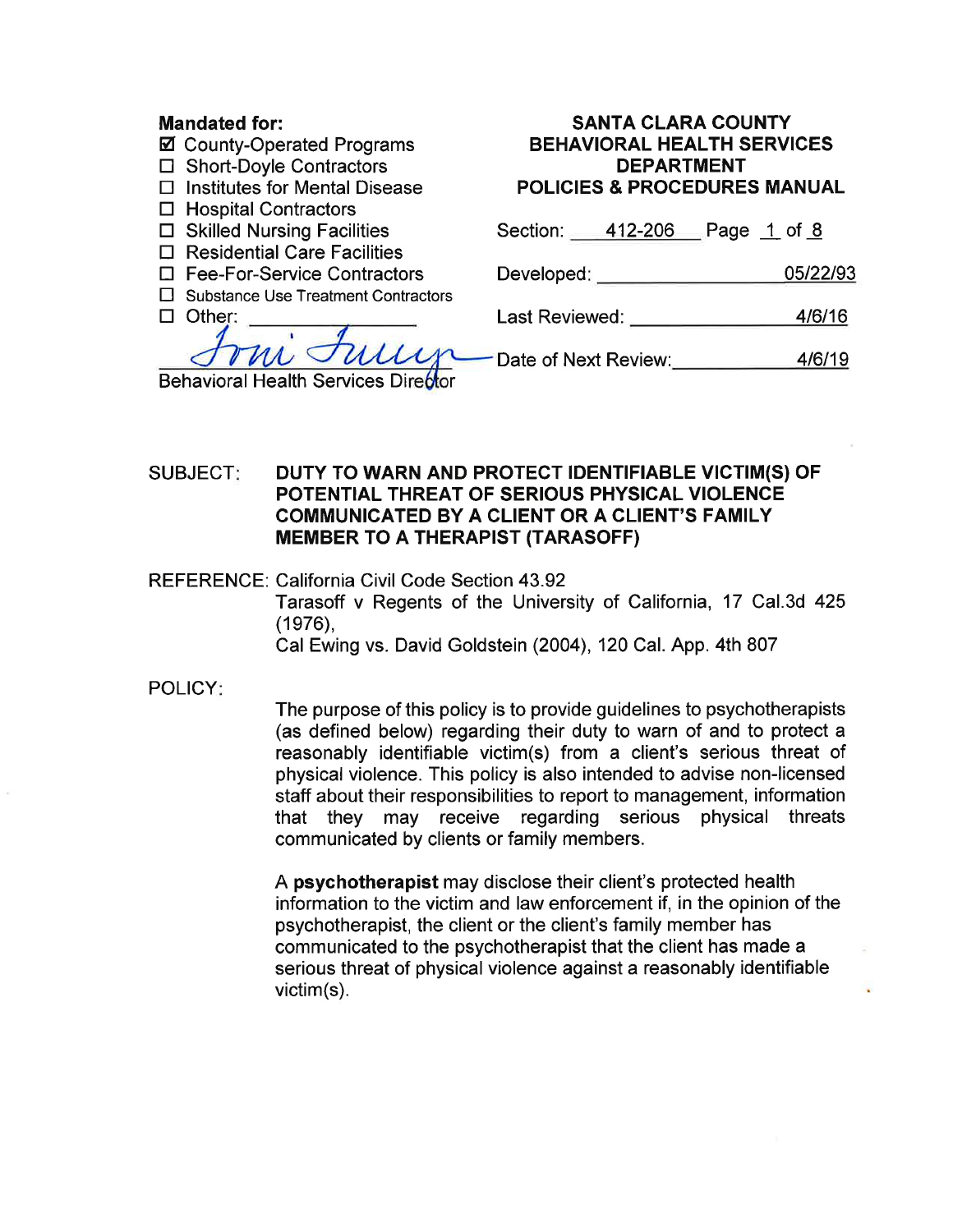Section 412-206 Page 2 of 8

## POLICY (cont.)

The psychotherapist must use reasonable efforts to inform the victim and law enforcement and should disclose only that protected health information which is necessary to enable the potential victim to recognize the seriousness of the threat and to take proper precautions to protect him or herself.

"Psychotherapist" is defined in California Evidence Code Section<br>1010 as:

- $10<sub>1</sub>$  A person authorized to practice medicine in any state or nation who devotes, or is reasonably believed by the patient to devote, a substantial portion of his or her time in the practice of psychiatry.
- (b) A California licensed psychologist.
- (c) A California licensed clinical social worker when he or she is engaged in applied psychotherapy of a nonmedical nature.
- (d) <sup>A</sup>person serving as a school psychologist who is credentialed by the state authorizing that service.
- (e) A California licensed marriage and family therapist
- $(f)$ A person registered as a psychological assistant who is under the supervision of a licensed psychiatrist, or a person registered as a marriage and family therapist intern who is under the supervision of a licensed marriage and family therapist, a licensed clinical social worker, a licensed psychologist, or a licensed physician certified in psychiatry.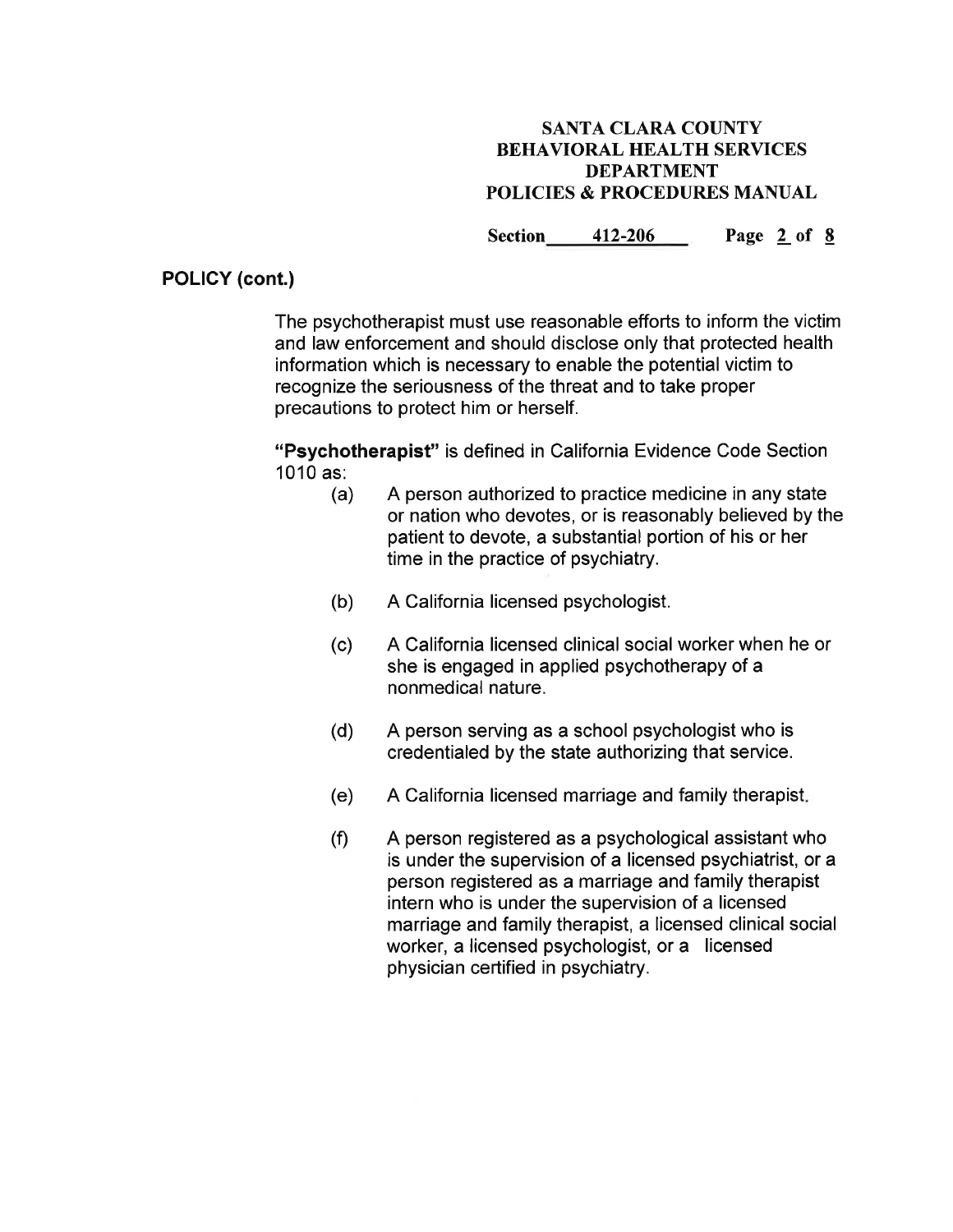Section 412-206 Page 3 of 8

# POLICY (cont.)

- A person registered as an associate clinical social worker who is under supervision as specified in Section 4996.23 of the Business and Professions Code. (g)
- (h) <sup>A</sup>person exempt from the psychology licensing law who is under the supervision of a licensed psychologist or board certified psychiatrist.
- (i) A psychological intern who is under the supervision of a licensed psychologist or board certified psychiatrist
- ú) A trainee fulfilling his or her supervised practicum that is supervised by a licensed psychologist, a board certified psychiatrist, a licensed clinical social worker, or a licensed marriage and family therapist, or a licensed professional clinical counselor.
- (k) A person licensed as a registered nurse, who possesses a master's degree in psychiatric-mental health nursing and is listed as a psychiatric-mental health nurse by the Board of Registered Nursing.
- (t) An advanced practice registered nurse who is certified as a clinical nurse specialist and who participates in expert clinical practice in the specialty of psychiatricmental health nursing.
- (m) A person rendering outpatient mental health treatment or counseling services to minors pursuant to Family Code section 6924. This includes psychiatrists, social workers, psychologists, and marriage and family therapists, as well as services rendered by a governmental agency, an entity having a contract with a governmental agency to provide the services, a runaway house, or a crisis resolution center.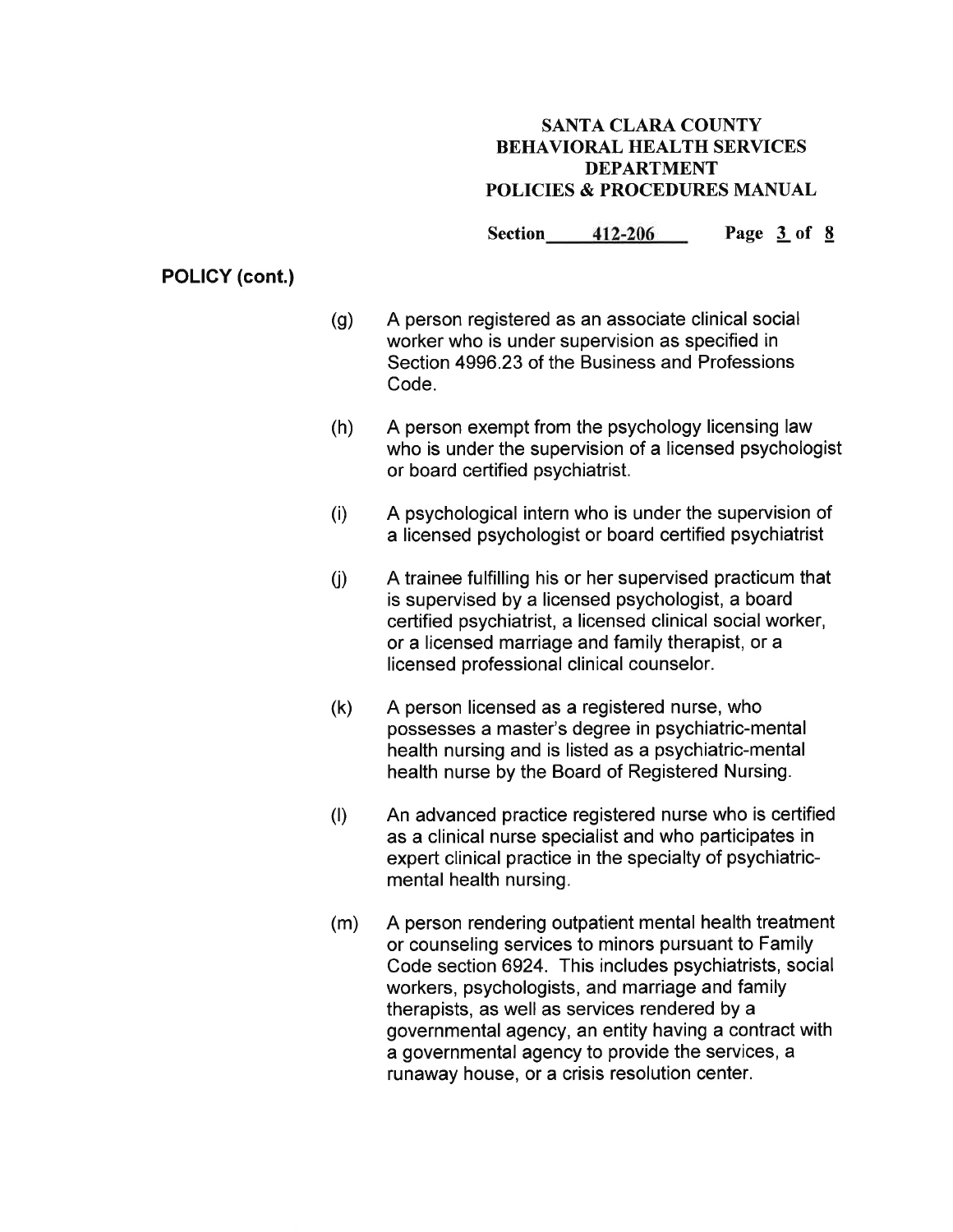Section 412-206 Page 4 of 8

## POLICY (cont.)

- (n) A person licensed as a professional clinical counselor
- (o) A person registered as a clinical counselor intern under the supervision of a licensed professional clinical counselor, psychiatrist, psychologist, physician, clinical social worker or marriage and family therapist.
- (p) A clinical counselor trainee who is fulfilling his or her supervised practicum and is supervised by a licensed professional clinical counselor, psychiatrist, psychologist, physician, clinical social worker or marriage and family therapist.

When in doubt as to who is considered a "family member", always consult with County Counsel.

Behavioral Health staff members who are not psychotherapists, i.e., all other behavioral health staff members, have a responsibility to report to their supervisor or manager any information pertaining to serious threats of physical violence that may come to their attention from a client or family member. For example, clerical staff may receive such information in the course of interacting with a client/family member on the telephone in setting up an appointment or a non-licensed paraprofessional staff member may become aware of threats while providing case management services to a client/family member.

ln every instance where a serious threat of physical violence comes to the attention of a non-psychotherapist staff member, he/she must immediately inform his/her supervisor or manager. The manager or supervisor must act on this information by bringing it to the immediate attention of the Division Director who will consult with senior management and County Counsel regarding appropriate action.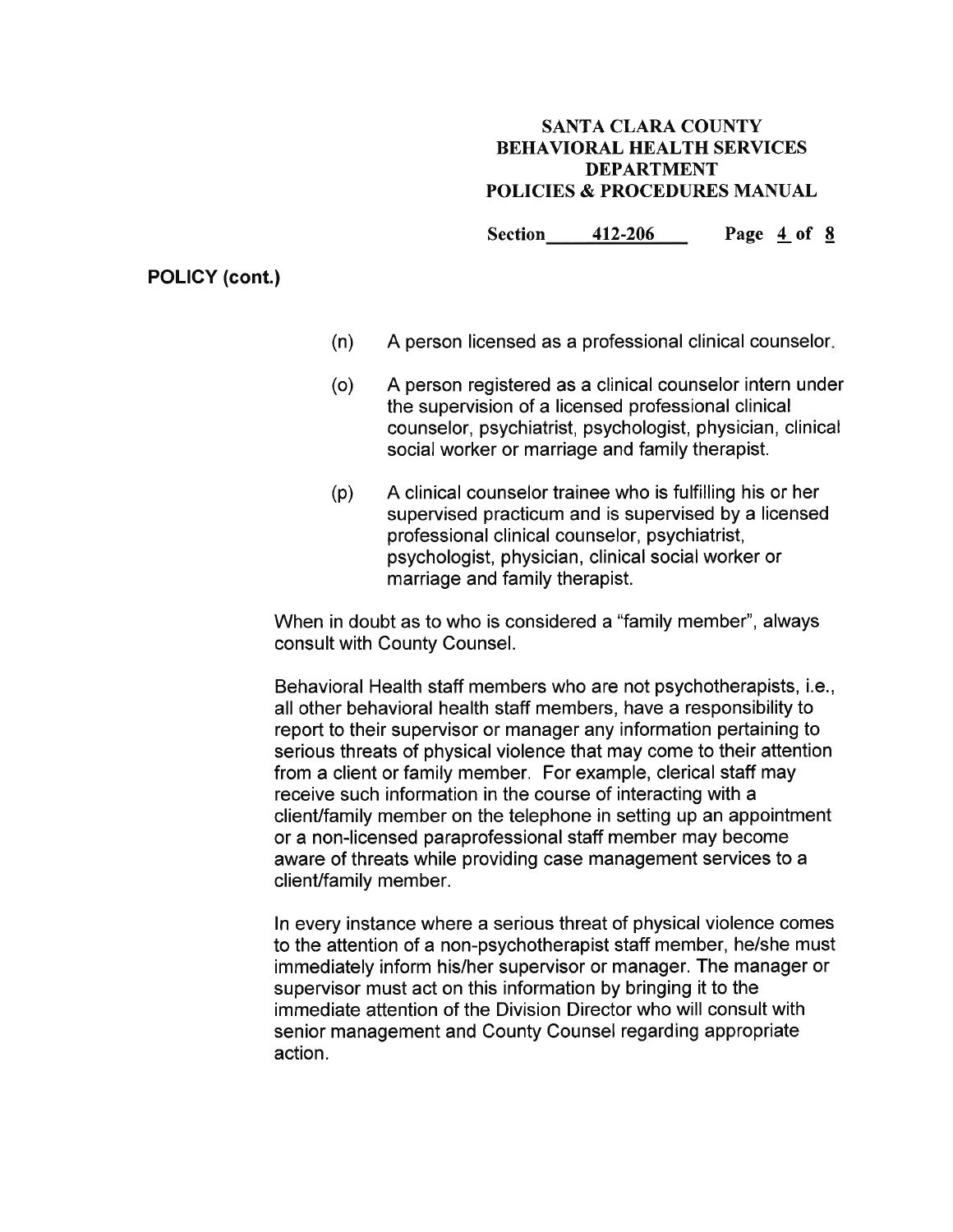Section 412-206 Page 5 of 8

## Responsible Partv Action

- Psychotherapist 1. lf you receive a communication from the client, determine whether the communication conveys a credible serious threat of physical violence. lf so, go to step 3.
	- 2. lf you receive the communication from a family member, do the following: (i) Determine the nature of the relationship between the
		- family member and the client for purposes of verifying they fall within the definition of family members (consult County Counsel if you have a question);
		- (ii) Determine whether the family member made the communication in furtherance of the client's treatment;
		- (iii) Determine whether the communication conveys a credible serious threat of physical violence.

lf you conclude they are a family member and if you are assured that both (ii) and (iii) are met, go to step 3.

#### Responsible Partv Action

- Psychotherapist 3. Evaluate whether this threat is directed against a reasonably identifiable victim(s). lf so, then go to step 4. lf not, then document your file accordingly.
	- 4. As soon as is practically possible, take all reasonable steps to warn the potential victim(s) and law enforcement of the threat. Please note that what constitutes a reasonable effort depends on the facts of a particular case. For example, if an irate client threatens on the phone to go home and kill his wife, you may not just write a letter and put it in the mail. Call the police immediately and request urgent assisfance. You may consult with County Counsel for advice regarding the most appropriate response in a given case.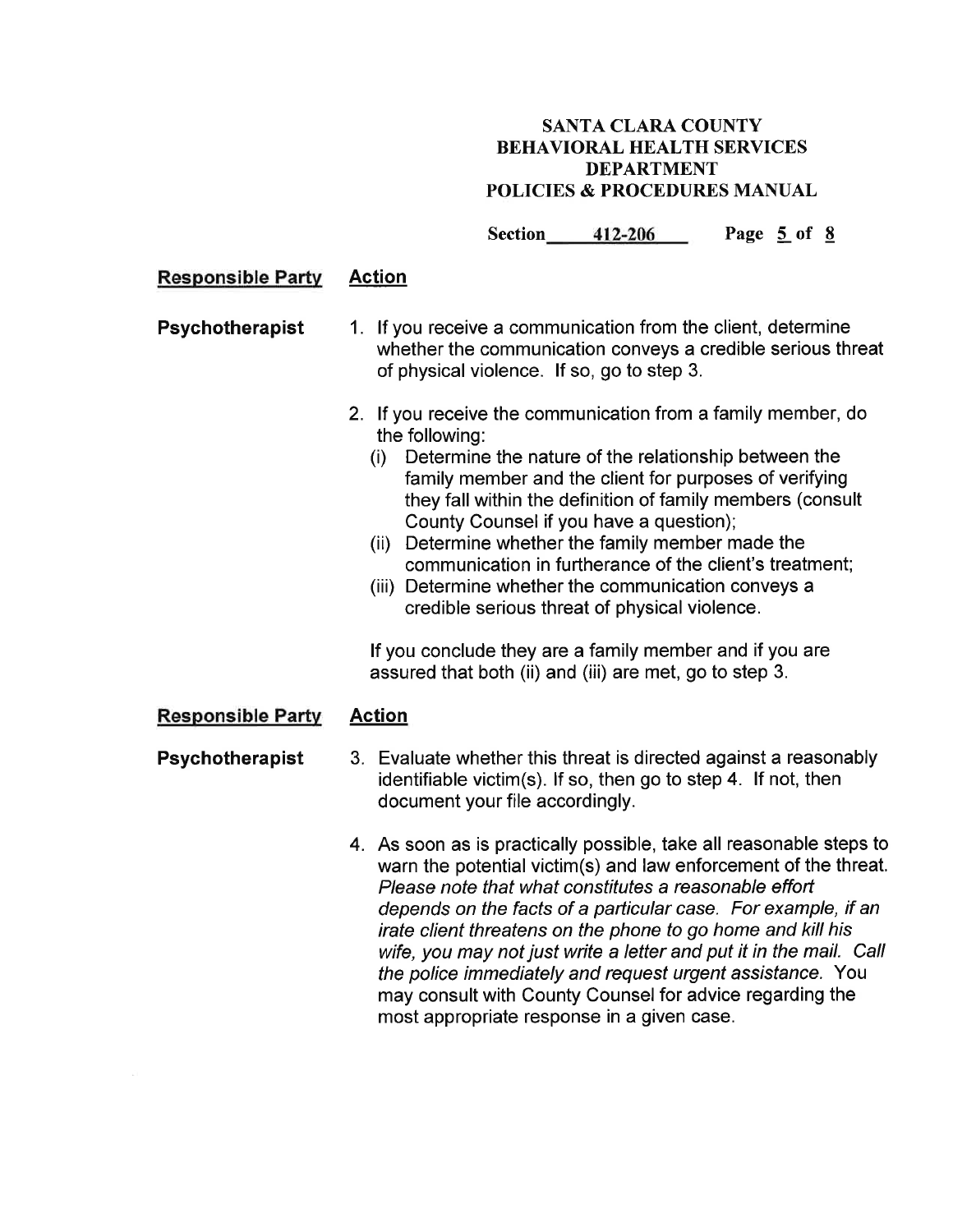Section 412-206 Page 6 of 8

- 5. Reasonable steps include the following: Attempting to reach the victim and law enforcement by telephone; if no telephone number is available, then notifying law enforcement and providing as much information as known about the victim; driving to the victim's residence if known in certain situations where time is critical to notify the victim and it is recommended that you notify law enforcement and request their assistance if notifying a victim in person. Follow up all communications with a written letter as described below.
- 6. WARNING: Any verbalwarning must be followed up with <sup>a</sup> written warning. A warning should include the following information:
	- o You are from SCVHHS and you have a therapeutic relationship with Mr./Ms. X (do not reveal that the client is in a substance abuse treatment program unless absolutely necessary to communicate the seriousness of the threat);
	- This person has communicated a serious threat of physical violence to the intended victim(s);
	- Describe the threat:
	- You are required by law to warn potential victim(s); and the victim(s) should take steps for his/her/their protection.
	- Do not make any promises or indicate that you can take steps to protect the victim. The message should be that you cannot protect them and that the onus is on them to protect themselves.
	- Disclose only that information necessary for the potential victim to recognize the seriousness of the threat and take proper actions to protect him or herself. a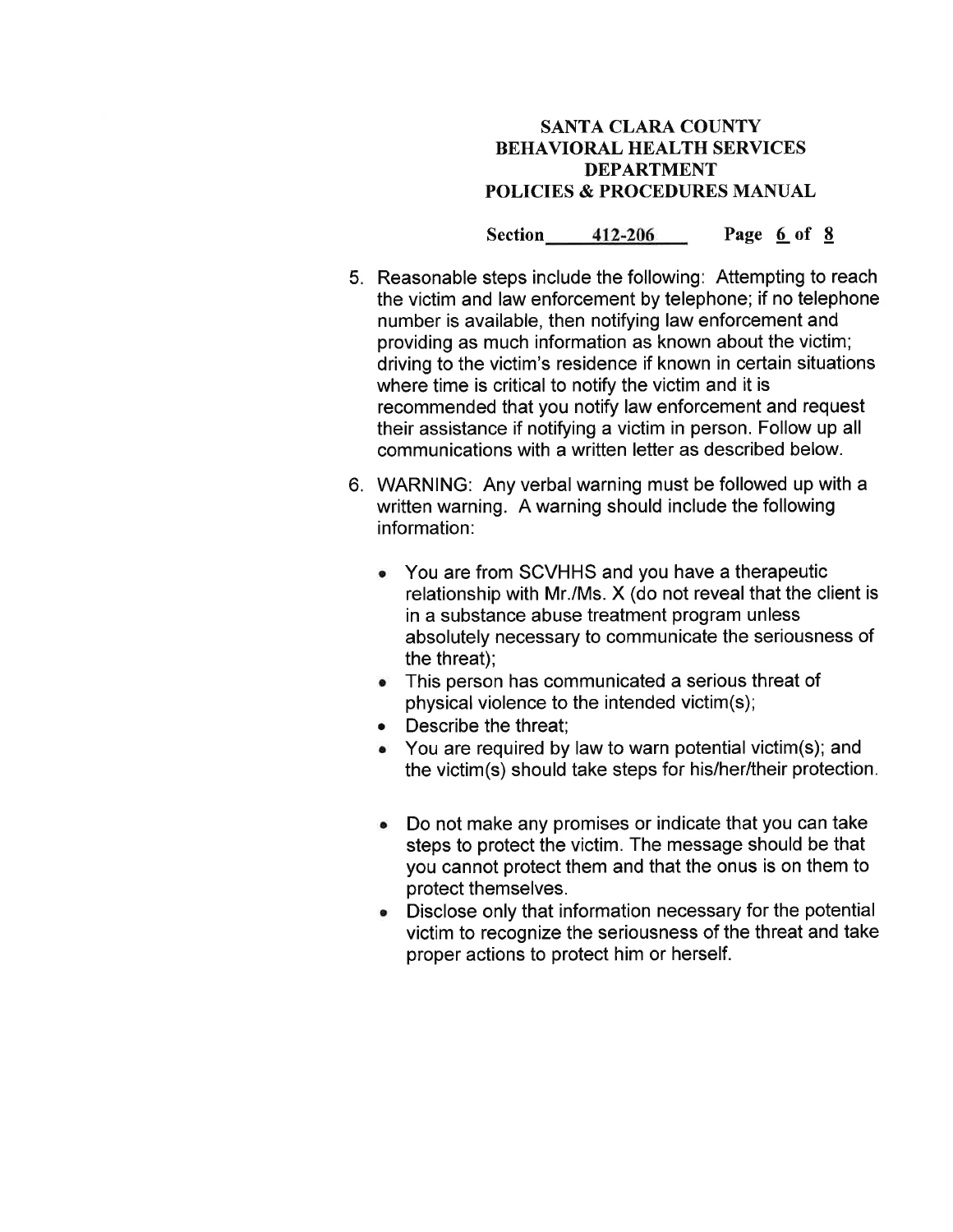Section 412-206 Page 7 of 8

- 7. Notifying Client: Use your clinical judgment in deciding when you are going to inform the client of the issuance of a Tarasoff warning. For instance, you may consider it prudent to inform the client after you have informed the potential victim(s). ln a rare case you may decide that a victim(s) safety would be jeopardized by the client's knowledge of the issuance of the warning.
- 8. lf the client poses a serious threat of harm, a 72-hour hold may be appropriate. However, the imposition of a hold is not a substitute for a Tarasoff warning.
- 9. Document each and every step taken in the clinical record in dated, signed progress notes. Document the reason for the therapist's decision that it is likely that the patient will carry out his or her threats, along with the information that led to that decision. Bring the incident to the attention of your supervisor and/or manager at the earliest appropriate time.

Psychotherapist 10. Finally, you are encouraged to consult with a supervisor/manager and the County Counsel in the process of handling the Tarasoff warning. However, contacting a number of persons, such as the Division Director, or the Medical Director, may take up valuable time, which could be better utilized in warning the potential victim(s). The procedures are not intended to be so cumbersome that they stand in the way of a quick and efficient response.

Staff Member (Non-Psychotherapist) lf you receive a communication from a client or family member regarding a possible threat of serious physical violence, you must report this information in detail to your supervisor and/or manager.